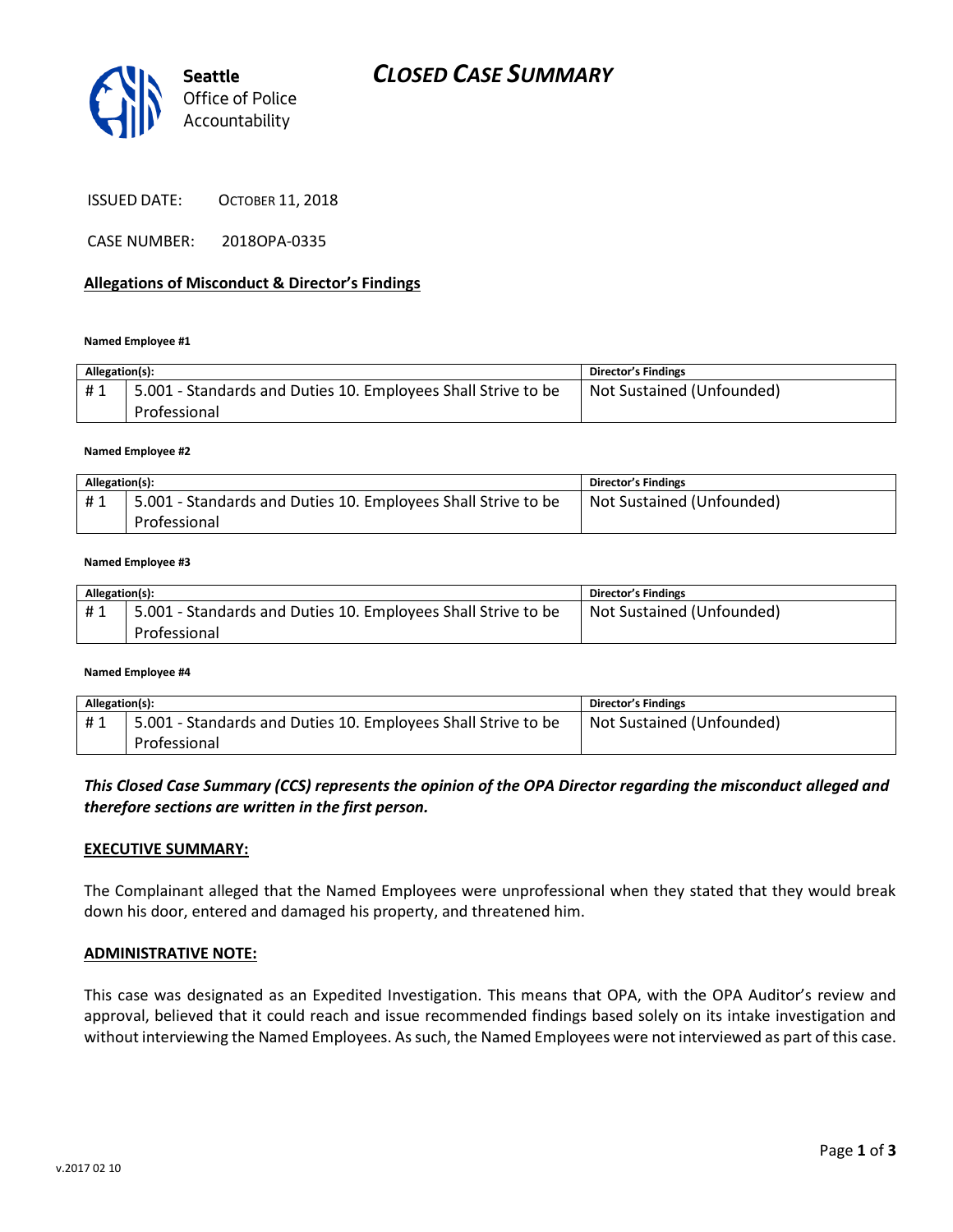



## **ANALYSIS AND CONCLUSIONS:**

**Seattle**

*Office of Police Accountability*

# **Named Employee #1 - Allegations #1** *5.001 - Standards and Duties 10. Employees Shall Strive to be Professional*

The Complainant alleged that the Named Employees engaged in unprofessional behavior towards him. Specifically, the Complainant contended that the Named Employees stated that they would break down his door, entered and damaged his property, and threatened him.

OPA's investigation indicated that the Named Employees responded to the Complainant's residence based on a call from the Auburn Police Department (APD). The officers were informed that two juveniles, who had been reported missing, may have been at the Complainant's residence. The Complainant is the juveniles' father. The officers were informed that APD had been unable to contact the Complainant to determine the status of the juveniles.

OPA obtained and reviewed the Body Worn Video (BWV) for the Named Employees. The BWV captured that, prior to interacting with the Complainant, the Named Employees discussed that they had been at that location recently and had almost needed to break the door down. The officers then opened the gate to the Complainant's home, walked up to his door, and knocked. The Complainant spoke to them through the door. The officers identified themselves, stated that they were looking for the juveniles, and asked whether the juveniles were in the residence. The Complainant stated that they were not. The officers asked if the Complainant knew where they were and the Complainant told them that he "had no idea." The Complainant then told the officers that if they did not have a warrant they should get out of his yard. The officers confirmed that they did not have a warrant.

Named Employee #1 (NE#1) reminded the Complainant that the last time the officers were at his residence they threatened to break down his door and that, when they stated that they were going to do so, the Complainant told them that they juveniles were in the residence. The Complainant again asked for a warrant. NE#1 responded: "That's fine. I can sit outside and I can write the warrant. It won't take me very long." The officers again asked if the Complainant would just confirm whether the juveniles were in the residence and he did not respond. The Named Employees then left the Complainant's property and had no further interactions with him.

SPD Policy 5.001-POL-9 requires that SPD employees "strive to be professional at all times." The policy further instructs that "employees may not engage in behavior that undermines public trust in the Department, the officer, or other officers." (SPD Policy 5.001-POL-9.) The policy further states the following: "Any time employees represent the Department or identify themselves as police officers or Department employees, they will not use profanity directed as an insult or any language that is derogatory, contemptuous, or disrespectful toward any person." (*Id*.) Lastly, the policy instructs Department employees to "avoid unnecessary escalation of events even if those events do not end in reportable uses of force." (*Id*.)

From my review of the BWV, I find no evidence that the officers engaged in unprofessional behavior. First, none of the officers told the Complainant that they were going to break his door down. NE#1 referenced that this was discussed on a prior occasion, but no such statement was made during this incident. Second, while the officers entered his front yard and walked to his front door, this was not prohibited by law. Indeed, the officers were permissibly in that location (which had no signs prohibiting trespassing) to investigate two missing juveniles.